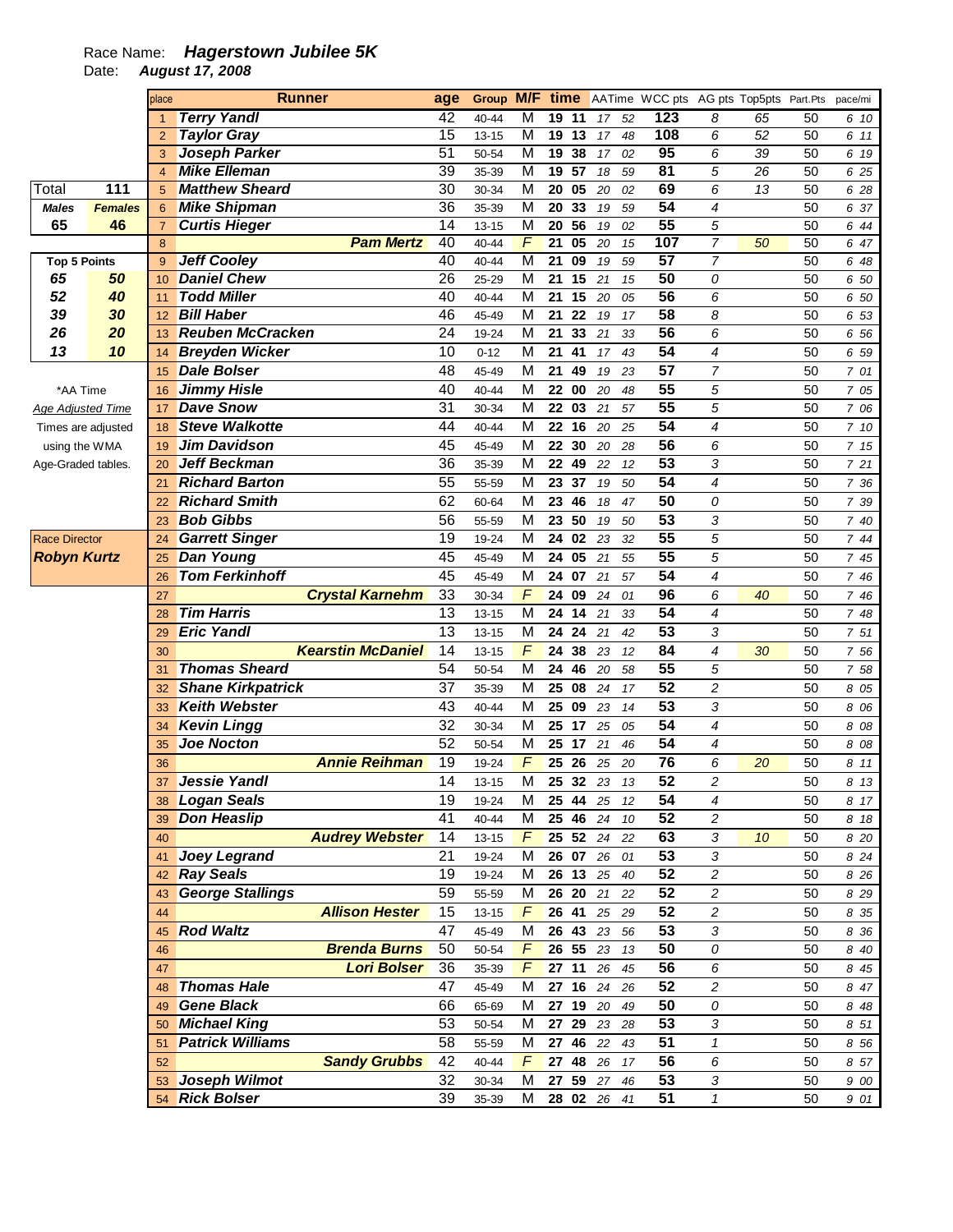## Race Name: **Hagerstown Jubilee 5K**

Date: **August 17, 2008** 

| place | <b>Runner</b>                | age | Group M/F |   | time  |    |    |    | AATime WCC pts AG pts Top5pts Part.Pts |   |    | pace/mi  |
|-------|------------------------------|-----|-----------|---|-------|----|----|----|----------------------------------------|---|----|----------|
| 55    | <b>Braedyn Cooper</b>        | 10  | $0 - 12$  | M | 28    | 18 | 23 | 07 | 53                                     | 3 | 50 | 907      |
| 56    | <b>Craig Weigel</b>          | 30  | 30-34     | M | 28    | 19 | 28 | 15 | 52                                     | 2 | 50 | 907      |
| 57    | <b>Jessica McKinney</b>      | 31  | 30-34     | F | 28    | 20 | 28 | 18 | 55                                     | 5 | 50 | 907      |
| 58    | <b>Paula Head</b>            | 22  | 19-24     | F | 28    | 43 | 28 | 43 | 55                                     | 5 | 50 | 9<br>15  |
| 59    | <b>Dusty Barton</b>          | 15  | 13-15     | M | 28    | 54 | 26 | 47 | 51                                     | 1 | 50 | 9<br>18  |
| 60    | <b>Anton Payne</b>           | 30  | 30-34     | M | 28    | 58 | 28 | 54 | 51                                     | 1 | 50 | 9<br>19  |
| 61    | <b>Raymond Blevins</b>       | 50  | 50-54     | M | 29    | 00 | 25 | 22 | 52                                     | 2 | 50 | 9 20     |
| 62    | <b>Heather Johnson</b>       | 21  | 19-24     | F | 29    | 01 | 29 | 01 | 54                                     | 4 | 50 | 9 20     |
| 63    | <b>Denise Hoerst</b>         | 45  | 45-49     | F | 29    | 05 | 26 | 40 | 54                                     | 4 | 50 | 9 22     |
| 64    | <b>Greg Kurtz</b>            | 51  | 50-54     | M | 29    | 16 | 25 | 24 | 51                                     | 1 | 50 | 9 25     |
| 65    | <b>Kelly Day</b>             | 42  | 40-44     | F | 29    | 22 | 27 | 45 | 55                                     | 5 | 50 | 9 27     |
| 66    | <b>Shelly Haber</b>          | 45  | 45-49     | F | 30    | 01 | 27 | 32 | 53                                     | 3 | 50 | 9<br>40  |
| 67    | <b>Kevin Gramman</b>         | 45  | 45-49     | M | 30    | 03 | 27 | 21 | 51                                     | 1 | 50 | 9<br>40  |
| 68    | <b>Arlene Berger</b>         | 32  | 30-34     | F | 30    | 15 | 30 | 10 | 54                                     | 4 | 50 | 9<br>44  |
| 69    | <b>Kevin Shelley</b>         | 41  | 40-44     | M | 30    | 21 | 28 | 28 | 51                                     | 1 | 50 | 9<br>46  |
| 70    | <b>Steve Lair</b>            | 41  | 40-44     | M | 30    | 29 | 28 | 36 | 50                                     | 0 | 50 | 9<br>49  |
| 71    | <b>Samantha Carman</b>       | 20  | 19-24     | F | 30    | 30 | 30 | 29 | 53                                     | 3 | 50 | 9<br>49  |
| 72    | <b>Mary Schwendener-Holt</b> | 45  | 45-49     | F | 30    | 45 | 28 | 12 | 52                                     | 2 | 50 | 9<br>54  |
| 73    | <b>Kyle Frost</b>            | 20  | 19-24     | M | 30    | 45 | 30 | 25 | 51                                     | 1 | 50 | 9<br>54  |
| 74    | <b>Quyen Wolfe</b>           | 31  | 30-34     | F | 30    | 48 | 30 | 46 | 53                                     | 3 | 50 | 55<br>9  |
| 75    | <b>Larry McDaniel</b>        | 10  | $0 - 12$  | M | 30    | 50 | 25 | 12 | 52                                     | 2 | 50 | 9<br>55  |
| 76    | <b>Billy Hall</b>            | 20  | 19-24     | M | 30    | 51 | 30 | 31 | 50                                     | 0 | 50 | 56<br>9  |
| 77    | <b>Kim Hall</b>              | 42  | 40-44     | F | 30    | 54 | 29 | 12 | 54                                     | 4 | 50 | 957      |
| 78    | <b>Ryan Miller</b>           | 10  | $0 - 12$  | M | 30    | 57 | 25 | 17 | 51                                     | 1 | 50 | 9<br>58  |
| 79    | <b>Shannon Vatter</b>        | 40  | 40-44     | F | 31    | 08 | 29 | 55 | 53                                     | 3 | 50 | 10 01    |
| 80    | <b>Tonya Burroughs</b>       | 21  | 19-24     | F | 31    | 16 | 31 | 16 | 52                                     | 2 | 50 | 10 04    |
| 81    | <b>Katie Vit</b>             | 15  | 13-15     | F | 31    | 40 | 30 | 15 | 51                                     | 1 | 50 | 10<br>12 |
| 82    | <b>David Wetzel</b>          | 49  | 45-49     | M | 31    | 44 | 27 | 59 | 50                                     | 0 | 50 | 10<br>13 |
| 83    | <b>Gwynne Justice</b>        | 38  | 35-39     | F | 32    | 04 | 31 | 13 | 55                                     | 5 | 50 | 10 19    |
| 84    | <b>Jared Miller</b>          | 13  | 13-15     | M | 32    | 17 | 28 | 43 | 50                                     | 0 | 50 | 10 23    |
| 85    | <b>Diana Punzo</b>           | 43  | 40-44     | F | 32    | 33 | 30 | 29 | 52                                     | 2 | 50 | 10 29    |
| 86    | <b>Dave Miller</b>           | 34  | 30-34     | M | 32    | 55 | 32 | 23 | 50                                     | 0 | 50 | 10<br>36 |
| 87    | <b>Mindy Ward</b>            | 37  | 35-39     | F | 33    | 39 | 32 | 57 | 54                                     | 4 | 50 | 10 50    |
| 88    | <b>Judy Pierce</b>           | 46  | 45-49     | F | 33    | 45 | 30 | 35 | 51                                     | 1 | 50 | 10 52    |
| 89    | <b>Leslie Rogers</b>         | 33  | 30-34     | F | 33    | 51 | 33 | 40 | 52                                     | 2 | 50 | 10<br>54 |
| 90    | <b>Austin Herr</b>           | 9   | $0 - 12$  | M | 34    | 42 | 27 | 22 | 50                                     | 0 | 50 | 11 10    |
| 91    | <b>Tom Carrico</b>           | 55  | 55-59     | M | 35    | 01 | 29 | 24 | 50                                     | 0 | 50 | 11 16    |
| 92    | <b>Marissa Matanich</b>      | 11  | $0 - 12$  | F | 35 12 |    | 31 | 18 | 52                                     | 2 | 50 | 11 20    |
| 93    | <b>Haley Rogers</b>          | 12  | $0 - 12$  | F | 35 14 |    | 32 | 02 | 51                                     | 1 | 50 | 11 20    |
| 94    | <b>Emily Lacey</b>           | 15  | 13-15     | F | 35 54 |    | 34 | 17 | 50                                     | 0 | 50 | 11 33    |
| 95    | <b>Jan Parker</b>            | 30  | 30-34     | F | 36 20 |    | 36 | 19 | 51                                     | 1 | 50 | 11<br>42 |
| 96    | <b>Kara Newman</b>           | 27  | 25-29     | F | 36 49 |    | 36 | 49 | 52                                     | 2 | 50 | 11 51    |
| 97    | <b>Kelly Clark</b>           | 31  | 30-34     | F | 37 17 |    | 37 | 14 | 50                                     | 0 | 50 | 12 00    |
| 98    | <b>Molly Keifer</b>          | 21  | 19-24     | F | 37    | 42 | 37 | 42 | 51                                     | 1 | 50 | 12 08    |
| 99    | <b>Megan Hofmann</b>         | 26  | 25-29     | F | 38    | 20 | 38 | 20 | 51                                     | 1 | 50 | 12 20    |
| 100   | <b>Karen Matanich</b>        | 38  | 35-39     | F | 38    | 26 | 37 | 25 | 53                                     | 3 | 50 | 12 22    |
| 101   | <b>Chris Brady</b>           | 44  | 40-44     | F | 39    | 15 | 36 | 23 | 51                                     | 1 | 50 | 12 38    |
| 102   | <b>Annie Gibbs</b>           | 49  | 45-49     | F | 39    | 56 | 34 | 52 | 50                                     | 0 | 50 | 12 51    |
| 103   | <b>Lindsay Boatright</b>     | 28  | 25-29     | F | 40 54 |    | 40 | 54 | 50                                     | 0 | 50 | 13 10    |
| 104   | <b>Suzanne Lacey</b>         | 39  | 35-39     | F | 41    | 11 | 39 | 51 | 52                                     | 2 | 50 | 13 15    |
| 105   | <b>Ralana Shelley</b>        | 37  | 35-39     | F | 42    | 31 | 41 | 38 | 51                                     | 1 | 50 | 13 41    |
| 106   | <b>Abby Tipton</b>           | 10  | $0 - 12$  | F | 44    | 46 | 38 | 50 | 50                                     | 0 | 50 | 14 25    |
| 107   | <b>Dawn Miller</b>           | 44  | 40-44     | F | 45    | 33 | 42 | 14 | 50                                     | 0 | 50 | 14 40    |
| 108   | <b>Rhonda Harding</b>        | 36  | 35-39     | F | 50 13 |    | 49 | 25 | 50                                     | 0 | 50 | 16 10    |